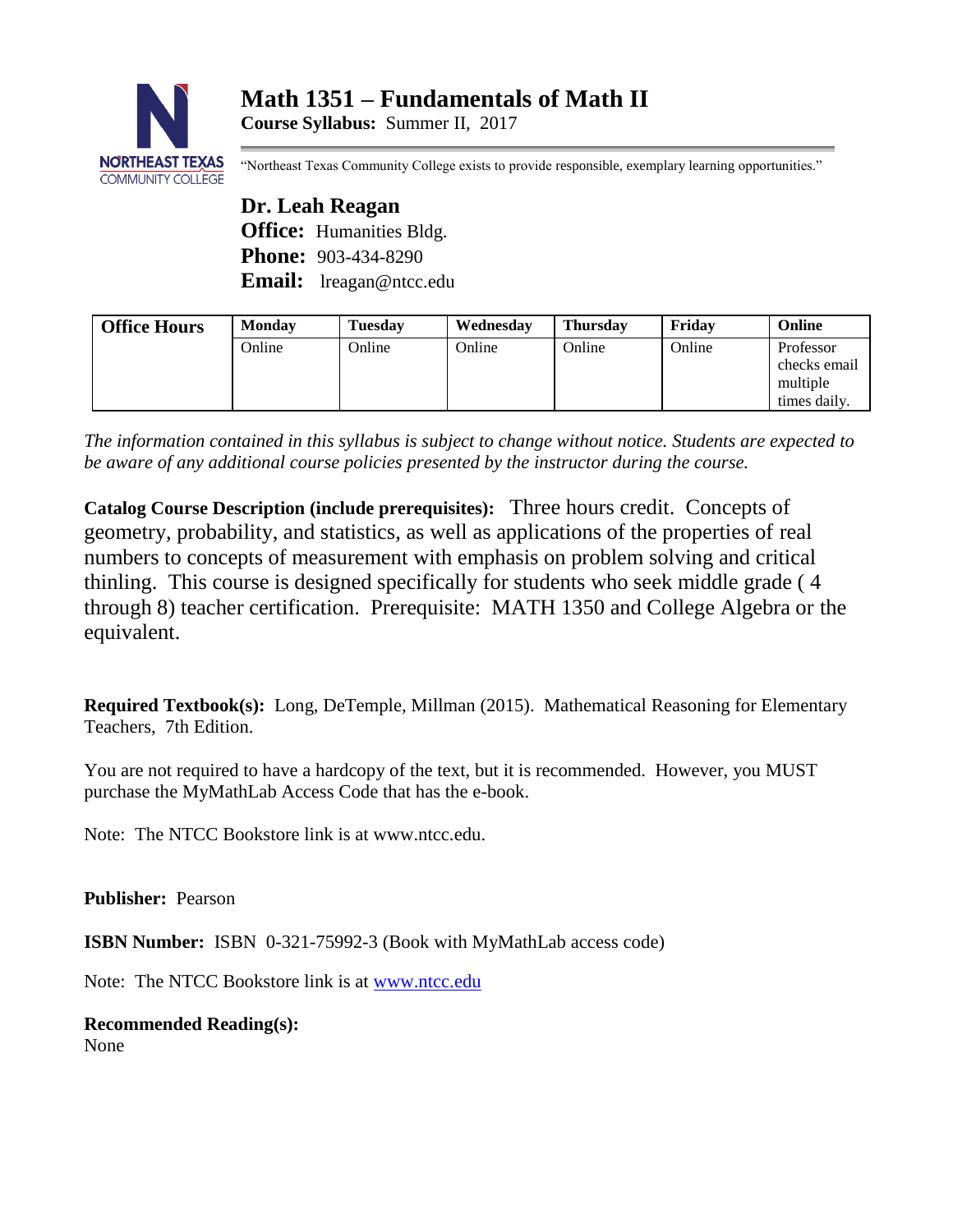## **Student Learning Outcomes:**

The student will be able to:

- 1351.1 Recognize, name, compare, and measure two- and three-dimensional shapes.
- 1351.2 Determine congruent and similar objects through geometric constructions.
- 1351.3 Use Geometric concepts to illustrate symmetries, size transformations, and tessellations.
- 1351.4 Use probabilities, simulations, and counting techniques to solve problems and analyze games.
- 1351.5 Select and use appropriate statistical methods to analyze data and reason statistically.

## **Lectures & Discussions:**

Since this is an online class, students must be self-motivated to keep up with the due dates, turn in assignments ON TIME, and take Exams as scheduled. Students need to check their email accounts daily AND log in to MyMathLab to make sure they receive all communications from the Professor.

## **Evaluation/Grading Policy:**

Three major 100 point examinations will be given, and together they will count for 50% of your total grade. If an exam is missed or failed, the highest possible make-up grade is a 70 (with instructor notification prior to the exam missed). The 2nd exam and the Final Exam MUST BE TAKEN IN PERSON IN THE NTCC TESTING CENTER. If you do not live near NTCC, you may take your exam from a testing facility near you (student is responsible for getting testing site information to me and also for paying any fees the alternate testing facility may charge).

Online homework utilizing MyMathLab will be worth 30% of the total grade. All due dates are posted on MyMathLab. Homework is due on the due date…no exceptions.

A comprehensive final examination will contribute 20% to the final grade. A comprehensive final examination will contribute 20% to the final grade, and the final must be taken in the testing center of the NTCC campus. If you do not live near NTCC, you may take your exam from a nearby testing facility (student responsible for getting testing site information to me and also for paying any fees the facility may charge).

#### **Tests/Exams:**

| 3 Online Tests (Exam #2 MUST BE TAKEN ON CAMPUS) |       | 50%   |
|--------------------------------------------------|-------|-------|
| Final Exam (MUST BE TAKEN ON CAMPUS)             |       | 20%   |
| <b>Homework Assignments</b>                      |       | 30%   |
|                                                  | TOTAL | 100\% |

 "A" 90% "B" 80% "C" 70% "D" 60% "F" Below 60%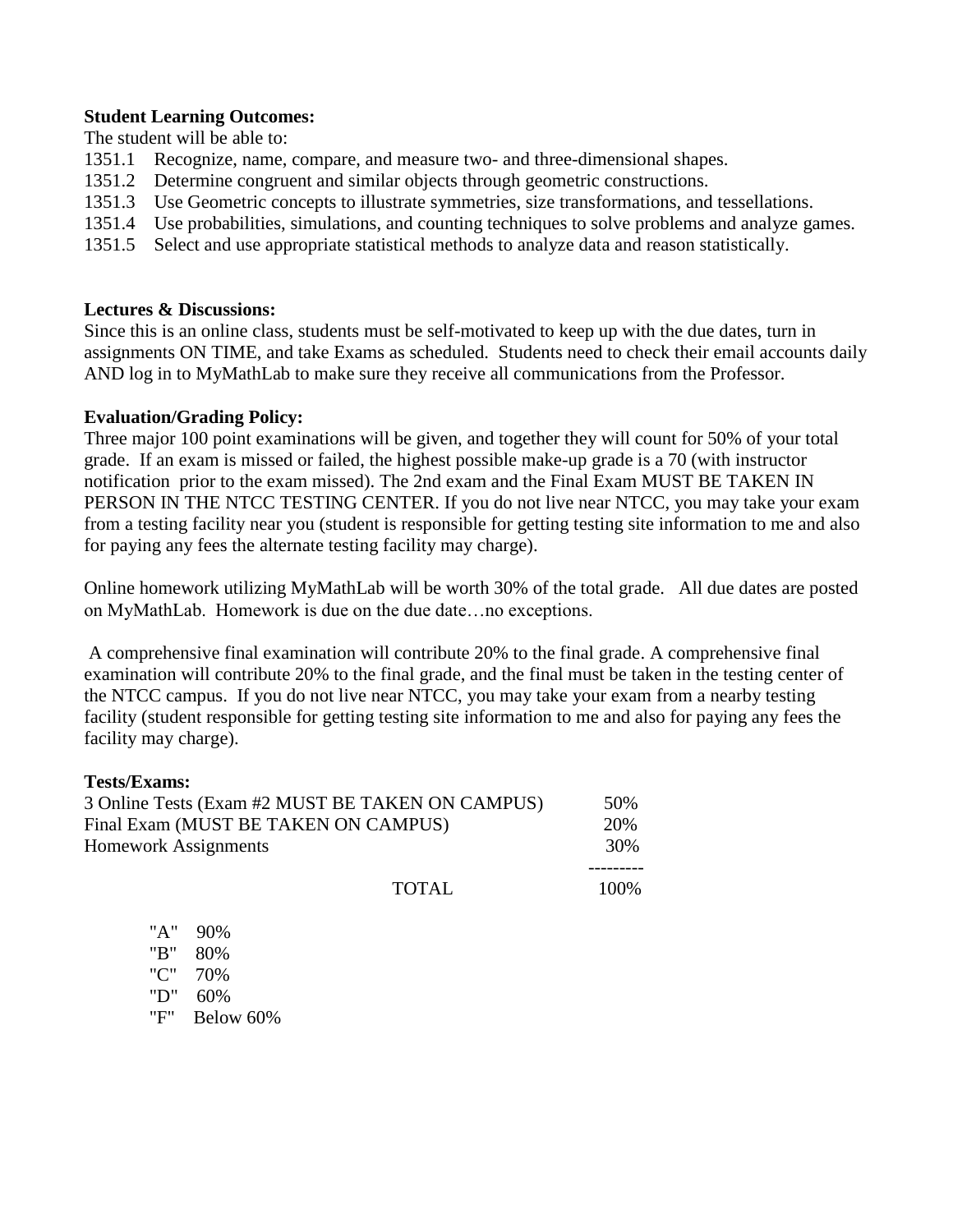# **Assignments:**

All problems assigned to each section are located in the Homework tab in MyMathLab. Dates for each section are located in your MyMathLab Calendar.

# I. Probability

- A. The Basics of Probability
- B. Applications of Counting Principles to Probability
- C. Permuations and Combinations
- D. Odds, Expected Values, Geometric Probability, and Simulations
- II. Statistics
	- A. Organizing and Representing Data
	- B. Measuring the Center and Variation of Data
	- C. Statistical Inference
- III. Congruence, Constructions, and Similarity
	- A. Congruent Triangles
	- B. Constructing Geometric Figures
	- C. Similar Triangles
	- D. Networks
- IV. Transformations, Symmetries, and Tilings
	- A. Rigid Motions and Similarity Transformations
	- B. Patterns and Symmetries
	- C. Tilings and Escher-like Designs
- V. Measurement
	- A. The Measurement Process
	- B. Area and Perimeter
	- C. The Pythagorean Theorem
	- D. Volume
	- E. Surface Area
- VI. Geometric Figures
	- A. Figures in the Plane
	- B. Curves and Polygons in the Plane
	- C. Figures in Space

# **Other Course Requirements:**

Students should have a computer that is Internet accessible, and they should have the ability to navigate through a website, use a chat room, post remarks to a discussion board, and email.

# **Student Responsibilities/Expectations:**

Students in the online section of this class must submit weekly assignments on the due dates to remain enrolled in the class. The instructor reserves the right to administratively drop a student who goes beyond two weeks without turning in online assignments (unless the instructor is notified and given a valid reason for late assignments).

# **NTCC Academic Honesty Statement:**